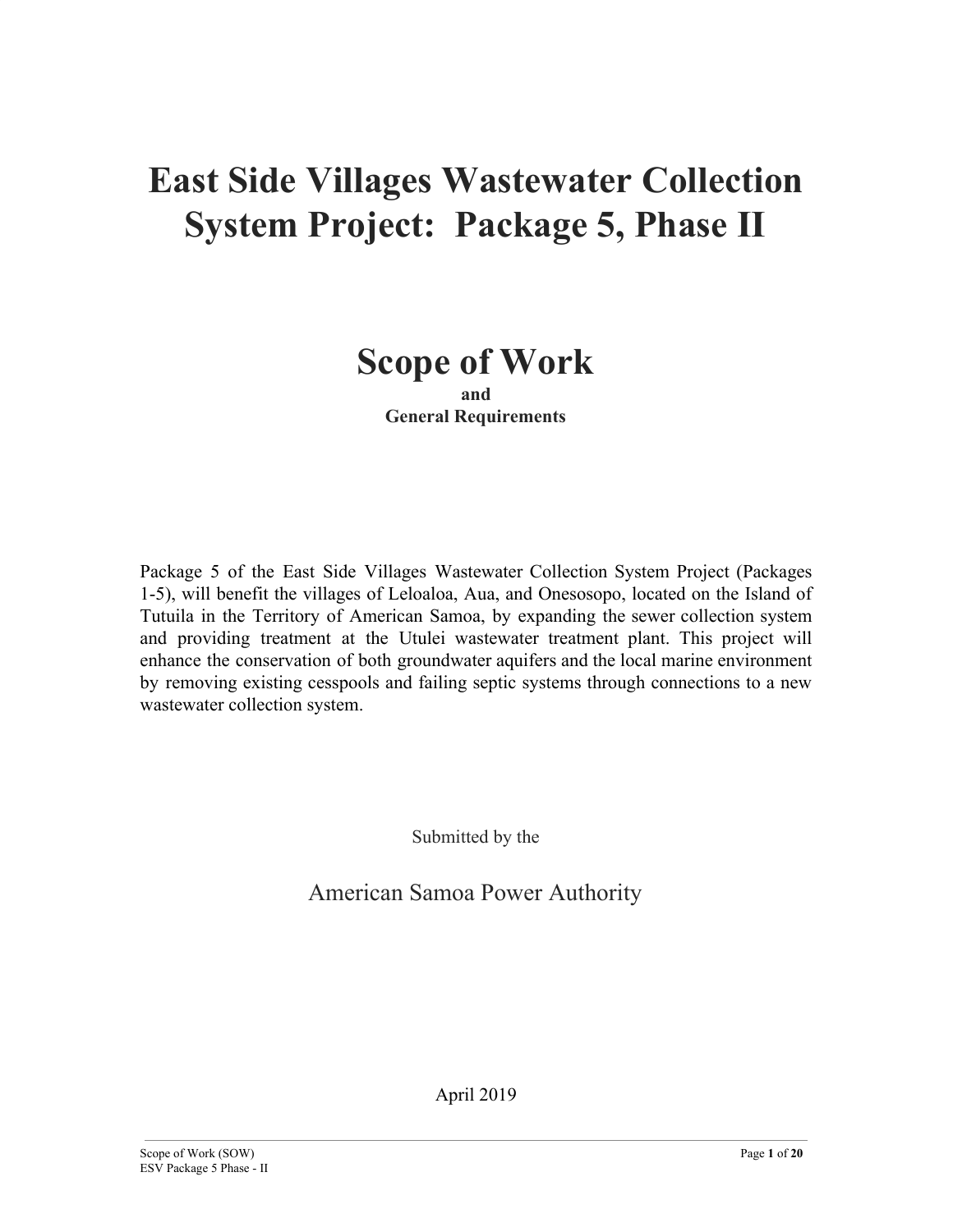# **Background**

A study conducted in 2007 reported that "water quality monitoring in the streams and near shore areas of Leloaloa, Aua, and Onesosopo on the east side of the Pago Pago Harbor has clearly indicated chronic, ongoing, and long-term bacterial contamination" (GDC. Small Community Wastewater Facilities Plan for the Villages of Aua, Leloaloa, and Onesosopo in American Samoa, 2007). As a result American Samoa Power Authority (ASPA) initiated a project to reduce the amount of untreated wastewater released in the identified areas.

The East Side Villages Wastewater Collection System Project (Packages 1-5) is a comprehensive plan to extend the centralized sewer collection system feeding the Utulei wastewater treatment plant (WWTP). The collection system expansion will include the Villages of Leloaloa, Aua and Onesosopo which are collectively referred to as the "east side villages" or ESV. Packages 1, 2, 3 and 4 involved works to improve and upgrade the existing wastewater infrastructure in preparation for additional wastewater flow resulting from the collection system expansion, these four Packages are complete.

# **Project Description**

The ASPA is moving forward with the fifth and final package of the East Side Villages Wastewater Collection Project. This Project encompasses the extension of the sewer collection system including, but not limited to; the construction of new sewage lift stations, force mains, sewer mains, sewer laterals and service connections to existing facilities within the project boundary, decommissioning of existing septic tanks and cesspools, new sewer manholes, concrete works, metal works, demolition, relocation, replacement, restoration work, and electrical work.

The work shall begin at the end of the existing system in Aua (Phase I) and extend to Onesosopo, Pago Pago. It is the intent of this project to provide service connections to each existing home within the construction area and interconnect to the tie-in location for Package #5 Phase I. The plans reflect each house in place at the time of the design survey in 2009.

All improvements will be planned and performed as per signed contract, approved construction plans, specifications, and all applicable documents pertaining to the East Side Villages Wastewater Collection System, Sewer Extension Project (Package 5, Phase II). The Contractor will take good measures to implement Best Management Practices (BMP) during and at all times of the construction.

As part of this Project the contractor shall prepare and implement, as needed, a Total Petroleum Contingency (TPH) Plan. A partnering relationship is strongly encouraged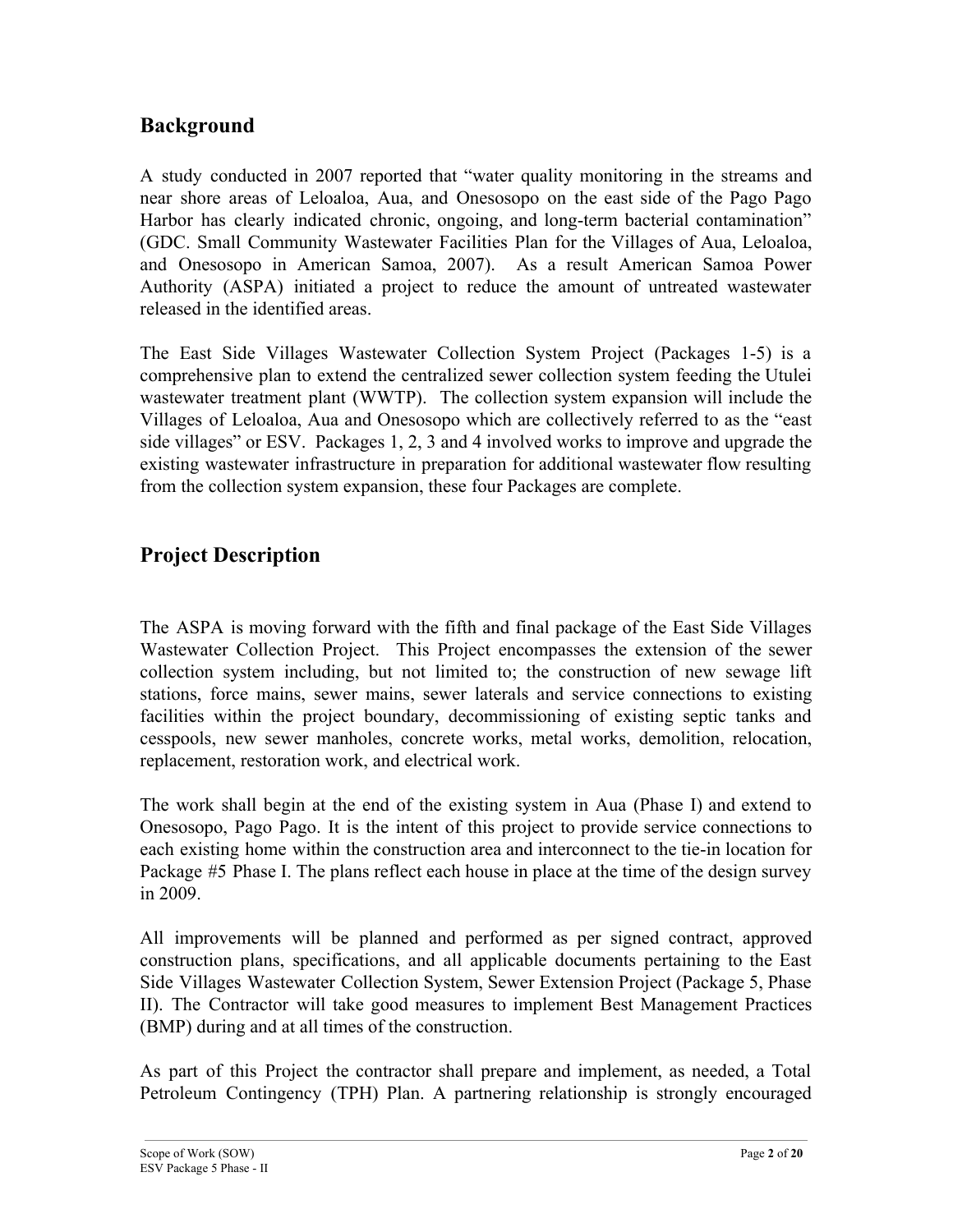amongst all applicable parties. Fuel oil contamination has been identified within the boundaries of this Project. The identified contamination is a result of a fuel tank farm and associate pipeline utilized by the U.S. Navy during their presence in American Samoa. Several remedial investigations and activities have been conducted in these areas, it is anticipated that contaminated materials will be encountered.

# **Requirements:**

This section provides statement of requirements needed to make this project successful complying with state and local regulations. It includes but not limited to bid requirement, payment method, permits, safety, quality and productivity.

#### **Section 1: Inspection of Work Site**

- 1. The Contractor is expected to visit and thoroughly inspect the Project Site and become familiar with field conditions including accessibility and physical obstructions.
- 2. Familiarize itself with the survey, including the location of all existing buildings, utilities, conditions, street, equipment, components and other attributes having or likely to have an impact on the Project;
- 3. Should there be omissions or discrepancies in the plans and specifications, or discrepancies from actual site conditions, bring them to the attention of the ASPA Procurement Manager ten (10) working days in advance of the date of bid opening so that corrections or clarifications can be made.
- 4. Bid submission indicates familiarity with, and acceptance of, field conditions. No claim for additional compensation will be allowed which is based upon a misunderstanding or lack of knowledge, examination, inspection and/or testing of any of the above items by the Offeror.

## **Section 2: Mobilization and Demobilization .**

The work consists of the mobilization and demobilization of the contractor's forces and equipment necessary for performing the work required under the contract. It does not include mobilization and demobilization for specific items of work for which payment is provided elsewhere in the contract.

Mobilization shall include all activities and associated costs for transportation of contractor's personnel, equipment, and operating supplies to the site; establishment of offices, buildings, and other necessary general facilities for the contractor's operations at the site; permits, premiums paid for performance and payment bonds including coinsurance and reinsurance agreements as applicable; and other items specified in the contract documents.

Demobilization shall include all activities and costs for transportation of personnel, equipment, and supplies not required or included in the contract from the site;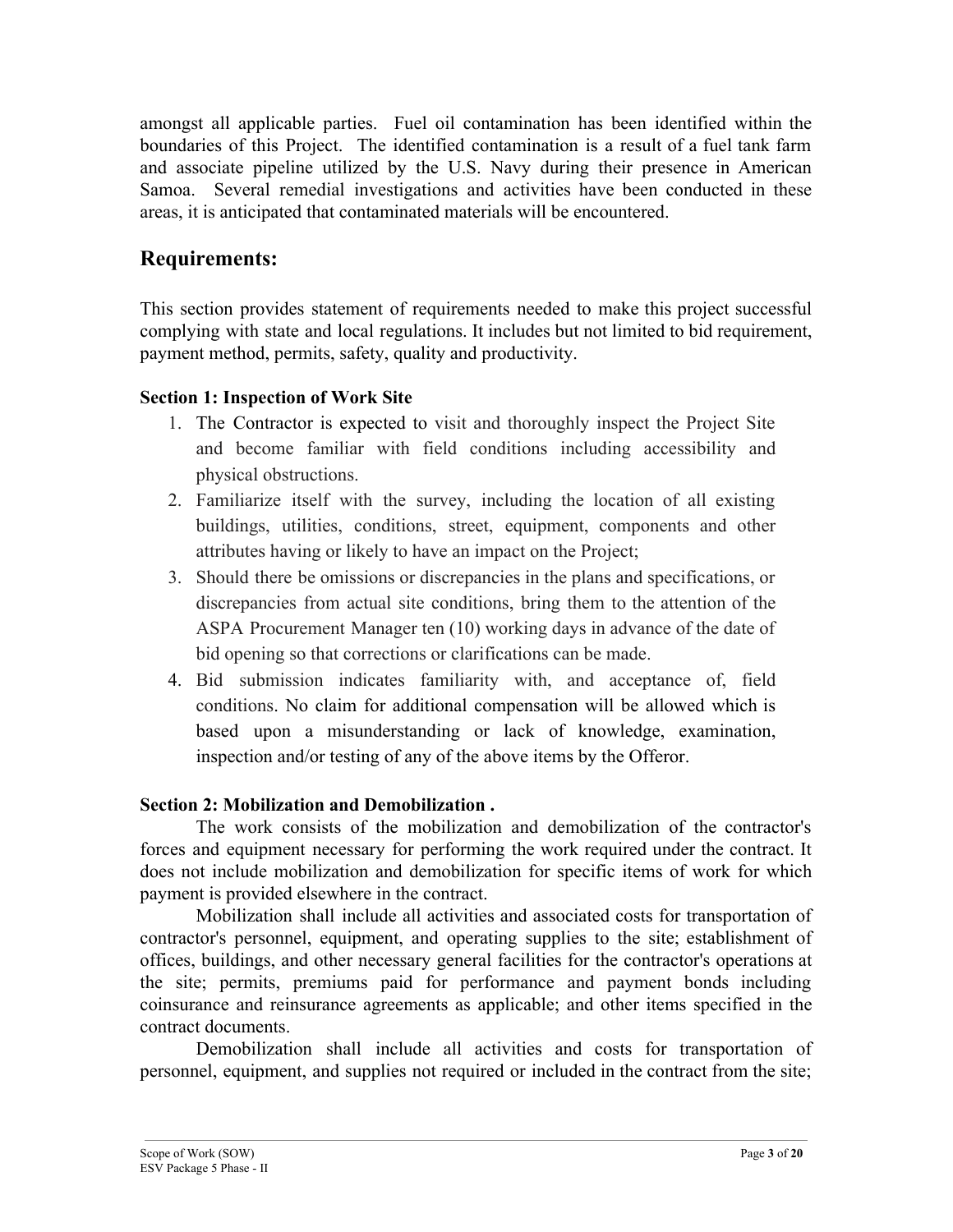including the disassembly, removal, and site cleanup of offices, buildings, and other facilities assembled on the site specifically for this contract.

Measurement for payment shall be made as a lump sum (LS). Payment will be made as the work proceeds, after presentation of paid invoices or documentation of direct costs by the contractor showing specific mobilization and demobilization costs and supporting evidence of the charges of suppliers, subcontractors, and others. When the total of such payments is less than the lump sum contract price, the balance remaining will be included in the final contract payment. Payment of the lump sum contract price for mobilization and demobilization will constitute full compensation for completion of the work. Payment will not be made under this item for the purchase costs of materials having a residual value, the purchase costs of materials to be incorporated in the project, or the purchase costs of operating supplies.

#### **Section 3: EPA's 2017 Construction General Permit (CGP).**

- 1. Fifteen (15) days after receipt of the Notice to Proceed, Contractor is required to secure and comply with the requirements as outlined but not limited to the following;
	- a. Develop a Stormwater Pollution Prevention Plan (SWPPP). Refer to template in Attachment - 1 of this SOW.
	- b. Complete and submit a Notice of Intent (NOI) to EPA via the NPDES eReporting Tool (NeT).
	- c. Install and maintain erosion and sediment controls throughout the entire construction project so they operate effectively to control stormwater discharges.
	- d. Implement pollution prevention controls to minimize the discharge of pollutants from stormwater and spilled or leaked materials.
	- e. Conduct inspections on the site a) once every 7 calendar days, or b) once every 14 calendar days and within 24 hours of a 0.25-inch storm event.
	- f. Take corrective action to address any issues with stormwater controls or discharges.
	- g. Keep SWPPP up-to-date to reflect current conditions on site.
	- h. Comply with any state, tribal, or territory-specific requirements in Part 9 of the permit.
	- i. Keep a copy of the permit and all associated records on site during the entire construction project.
	- j. Submit a Notice of Termination (NOT) once your site is permanently stabilized or when control of the site has been transferred to another operator.
	- k. Retain all records for at least 3 years from.
- 2. No measurement is to be made for this section. All cost for everything necessary for the prosecution and completion of the requirements of the 2017CGP including but not limited to; a.) preparation & submission of USEPA approved NOI to ASPA; b.) compliance with federal requirements such as Endangered Species Protection, Historic Preservation or Section 106 and Safe Drinking Water Act; c.) design, preparation, training, installation, inspection and maintenance of Erosion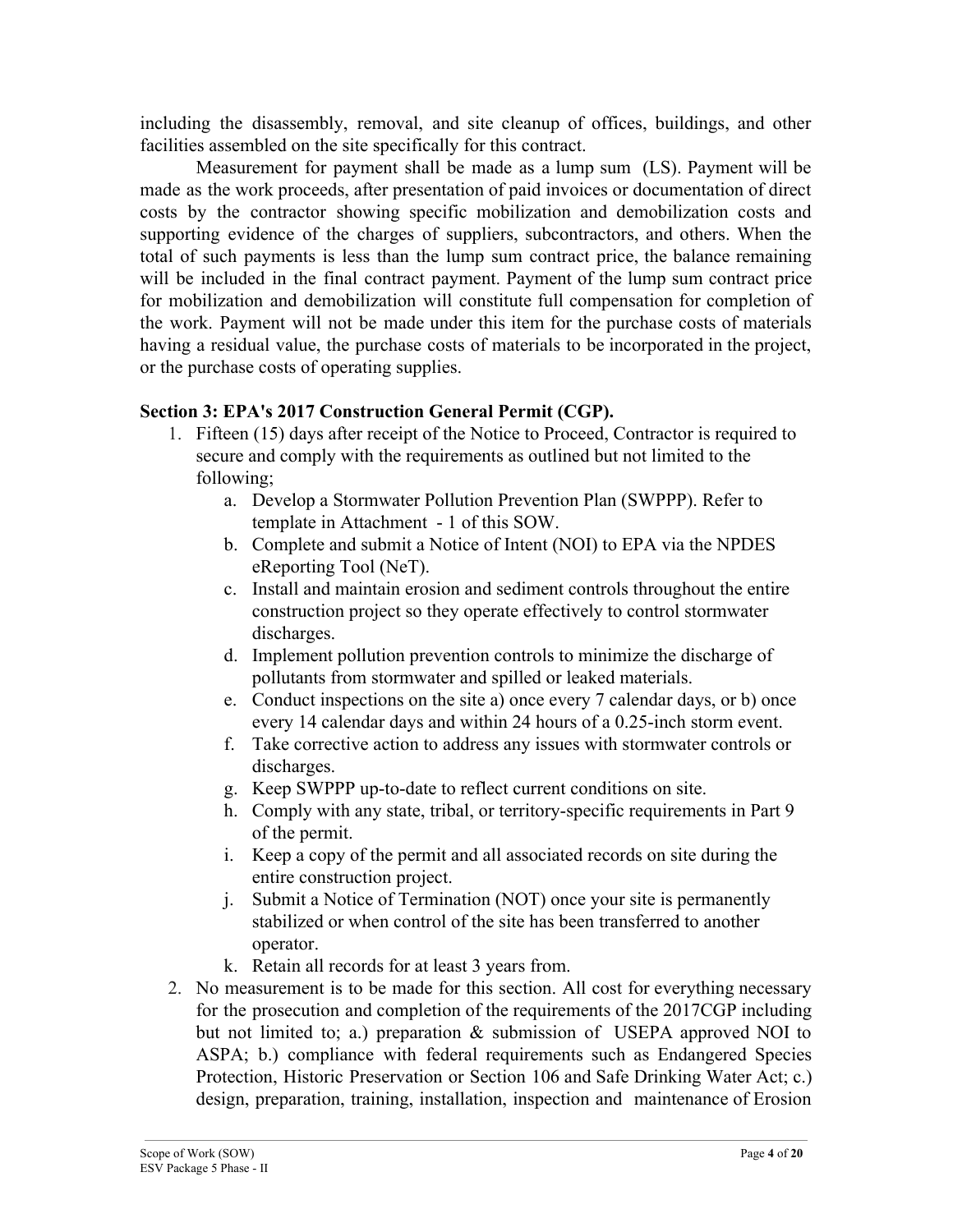and Sediment Controls and Pollution Controls (refer to SOW Attachment - 1: SWPPP TEMPLATE) shall be considered incidental to the construction and shall be included in the costs of other items of the work involved in the project.

#### **Section 4: Potholing**

The work shall consist of potholing existing underground utilities prior to construction. The Contractor shall perform exploratory excavations as required to collect as-built information. The Contractor shall verify the depth, location, alignment, size, and material of existing underground utilities or structures either specifically called for or not on the plans. All data should be recorded and included in the as-built drawings.

The Contractor shall use the information obtained by potholing to confirm construction/installation can be carried out as per design and specifications, otherwise contractor is expected to utilize its utmost efforts and expertise to make changes at no additional cost and for ASPA approval. Contractor's proposal to alter/revise the design should minimize the overall cost.

Measurement for payment shall be made as a lump sum (LS). Full compensation include a lump sum cost for all equipment, labor, and materials to locate the existing utility, verify the required information, backfill the excavation, and restore the surfacing to a temporary condition, suitable for traffic as required. Permanent restoration of the disturbed surface will be paid under applicable other bid items.

#### **Section 5: TOTAL PETROLEUM HYDROCARBONS IMPLEMENTATION**

The work consists of excavation, documentation, sampling, temporary storage, treatment, survey and disposal of contaminated material (soil and water) as specified in Section 01 35 45.00 10 - CHEMICAL DATA QUALITY CONTROL and Section 02 61 13 TOTAL PETROLEUM HYDROCARBON (TPH) CONTINGENCY PLAN of the Technical Specifications. Payment must include a lump sum cost of the following but not limited to;

- 1. Onsite storage of contaminated material, contaminated soil/fill matrix must be placed on polyurethane sheeting and completely covered with the same material at the end of work.
- 2. Biocell for heavily contaminated soil remediation. This should be a large lined and covered area for storing contaminated soils after co mingling with organic matter to facilitate bacteriological breakdown of the petroleum components.
- 3. Hauling of material to biocell. Truck must not leak or release any contaminated material in route. In extreme cases, the tires of the trucks leaving contaminated areas must be washed.
- 4. Sampling according to the TPH Plan and approved by the ASPA and the AS-EPA.
- 5. Osite screening of material with visual and/or olfactory evidence of contamination with a photo ionization detector (PID).
- 6. Safety compliance. Staff in contact with contaminated materials must adhere to the proper precautions as outlined in the TPH Plan. Contaminated materials must be fenced off to impede access to the general public.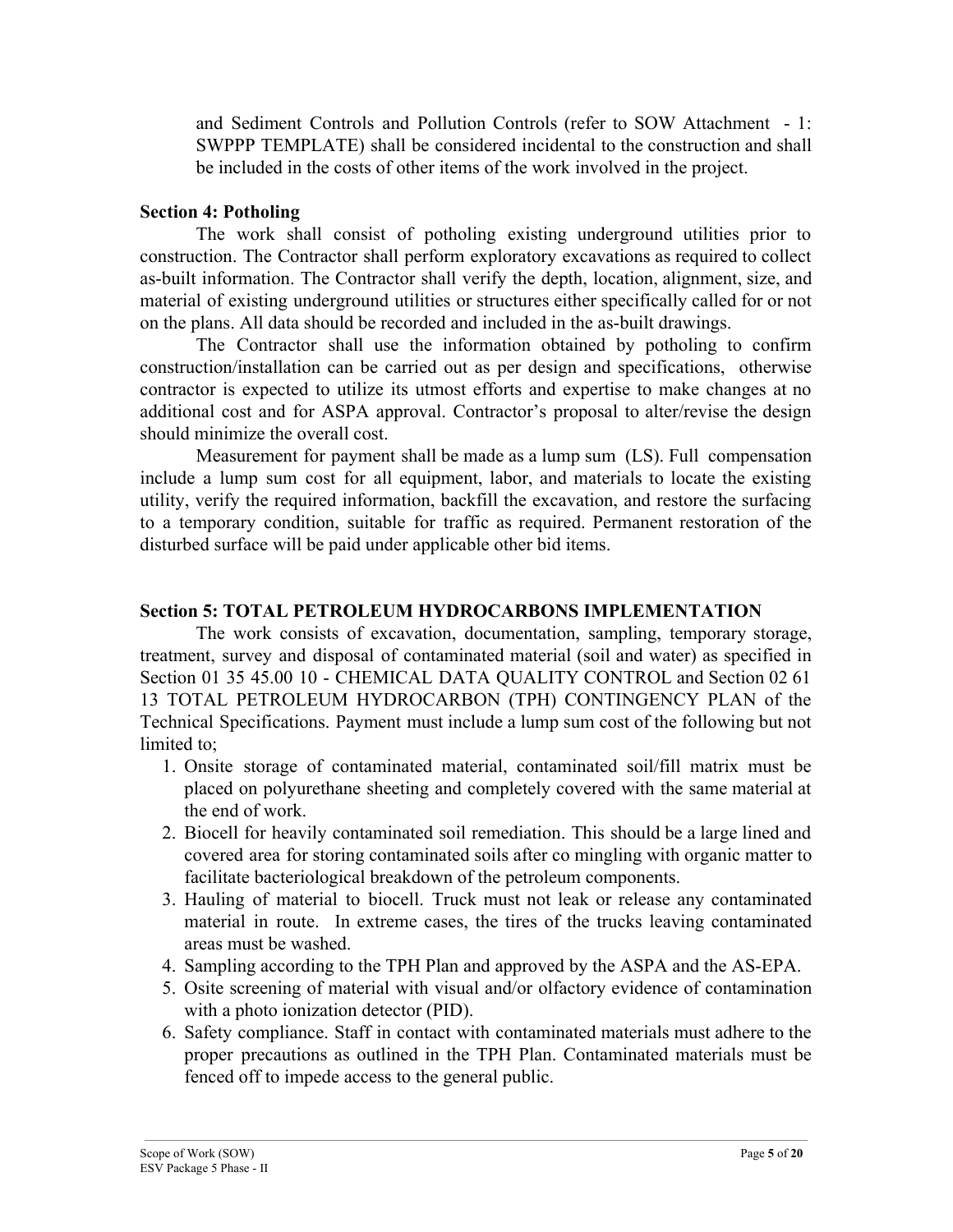- 7. Contaminated water in trenches must be containerized and treated prior to an approved discharge. These methods must be outlined in the TPH Plan with a sampling plan to ensure that discharged water is free of contaminants. Contaminated materials must be fenced off to impede access to the general public.
- 8. Sampling. Plans must be approved by ASPA and the AS-EPA. A higher frequency of sampling will be required at the start of the discharge and a reduced sampling schedule can be implemented upon acceptable sample results.
- 9. Closure Reports. Report shall be prepared and submitted within 60 calendar days of completing work at each site (refer to Section 02 61 13 -7, 3.8)

No measurement is to be made for this section. All cost for everything necessary for the prosecution and completion of the requirements of this section shall be considered incidental to the construction and shall be included in the costs of other items of the work involved in the project.

#### **Section 6: Sanitary Sewer - GRAVITY LATERALS**

This section applies to gravity sewer lateral construction and shall consist of furnishing all labor, materials and equipment for the complete installation of sewer pipe and appurtenances as specified in the construction drawings and in SECTION 31 23 00.00 20 - EXCAVATION AND FILL, SECTION 32 11 23 - AGGREGATE BASE COURSE, SECTION 33 05 23.19 - TRENCHLESS EXCAVATION USING MICROTUNNELING, SECTION 33 30 00 - SANITARY SEWERS.

This includes but not limited to survey, notification of and coordination with the public/Landowners, safety & traffic controls, site clearing/demolition/relocation/saw cutting of existing asphalt/concrete pavement, sidewalk, curb & gutter, gravel driveway, fences, rockwall, plants/grass, trees, power/communication line/pole, other utilities and structures, haul/disposal of waste materials, crop damaged payment, excavation/trenching, Directional Drilling or Microtunneling, dewatering, Jacking and Bore Pipe under existing wall/structure, shoring/sheet piling, pipe bedding & compaction, slope/alignment checking and testing, pipe laying including all necessary fittings, chimneys, clean out with collar or cover , pipe casing/anchoring and RC Jacketing, backfilling, filter fabric envelope, tracer wire, warning tape, pipe cleaning & flushing, leak & pressure testing, cctv inspection, connecting to new/existing sewer system, site & pavement/driveways restoration to the same or better than the original condition.

Measurement shall be in linear feet (LF). Contractor shall be paid with the applicable unit price tendered not to exceed amount for the actual quantity incorporated in or removed from the work and such quantities must be supported by field measurement statements verified and signed by ASPA representative. Signed statement shall be included as an attachment to pay application request.

#### **Section 7: Sanitary Sewer - GRAVITY MAIN**

This Section includes the furnishing and installation of sewer gravity mains to the lines and grades indicated on the drawings and as specified in SECTION 31 23 00.00 20 - EXCAVATION AND FILL, SECTION 32 11 23 - AGGREGATE BASE COURSE, SECTION 33 05 23.19 - TRENCHLESS EXCAVATION USING MICROTUNNELING, SECTION 33 30 00 - SANITARY SEWERS.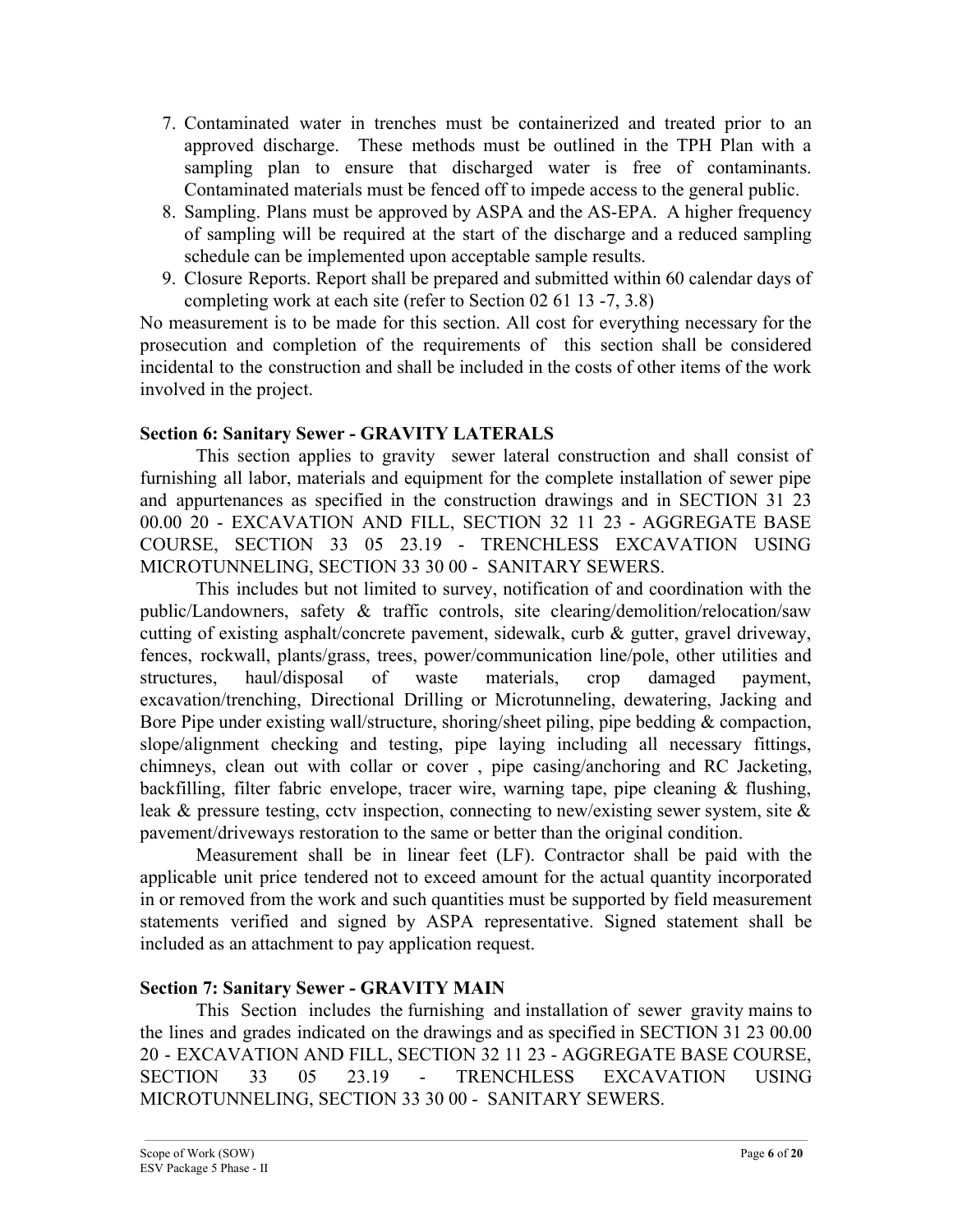This includes but not limited to survey, notification of and coordination with the public/Landowners, safety & traffic controls, site clearing/demolition/relocation/saw cutting of existing asphalt/concrete pavement, sidewalk, curb & gutter, gravel driveway, fences, rockwall, plants/grass, trees, power/communication line and pole other utilities and structures, haul/disposal of waste materials, crop damage payment, excavation/trenching, dewatering, Jacking and Bore Pipe under existing wall/structure, Directional Drilling or Microtunneling, shoring/sheet piling, pipe bedding & compaction, slope/alignment checking and testing, pipe laying including all necessary fittings, chimneys, pipe casing/anchoring and RC Jacketing, backfilling, filter fabric envelope, tracer wire, warning tape, pipe cleaning & flushing, leak & pressure testing, cctv inspection, connecting to new/existing sewer system and restore surfacing to a temporary condition, suitable for traffic as required. Permanent restoration for DPW asphalt & concrete roads and all features will be paid under applicable other bid items.

Measurement shall be in linear feet (LF). Contractor shall be paid with the applicable unit price tendered not to exceed amount for the actual quantity incorporated in or removed from the work and such quantities must be supported by field measurement statements verified and signed by ASPA representative. Signed statement shall be included as an attachment to pay application request.

#### **Section 8: Sanitary Sewer - FORCE MAIN**

This Section includes the furnishing and installation of sewer force mains to the lines and grades indicated on the drawings and as specified in SECTION 31 23 00.00 20 - EXCAVATION AND FILL, SECTION 32 11 23 - AGGREGATE BASE COURSE, SECTION 33 05 23.19 - TRENCHLESS EXCAVATION USING MICROTUNNELING, SECTION 33 34 00 SEWER FORCE MAINS.

This includes but not limited to survey, notification of and coordination with the public/Landowners, safety & traffic controls, site clearing/demolition/relocation/saw cutting of existing asphalt/concrete pavement, sidewalk, curb & gutter, gravel driveway, fences, rockwall, plants/grass, trees, power/communication line and pole other utilities and structures, haul/disposal of waste materials, crop damage payment, excavation/trenching, dewatering, Jacking and Bore Pipe under existing wall/structure, Directional Drilling or Microtunneling, shoring/sheet piling, pipe bedding & compaction, slope/alignment checking and testing, pipe laying including all necessary fittings, thrust block, pipe casing/anchoring and RC Jacketing, air relief valve assembly, bridge crossing, backfilling, filter fabric envelope, tracer wire, warning tape, leak & pressure testing, connecting to new/existing sewer system and restore surfacing to a temporary condition, suitable for traffic as required. Permanent restoration for DPW asphalt & concrete roads and all features will be paid under applicable other bid items.

Measurement shall be in linear feet (LF). Contractor shall be paid with the applicable unit price tendered not to exceed amount for the actual quantity incorporated in or removed from the work and such quantities must be supported by field measurement statements verified and signed by ASPA representative. Signed statement shall be included as an attachment to pay application request.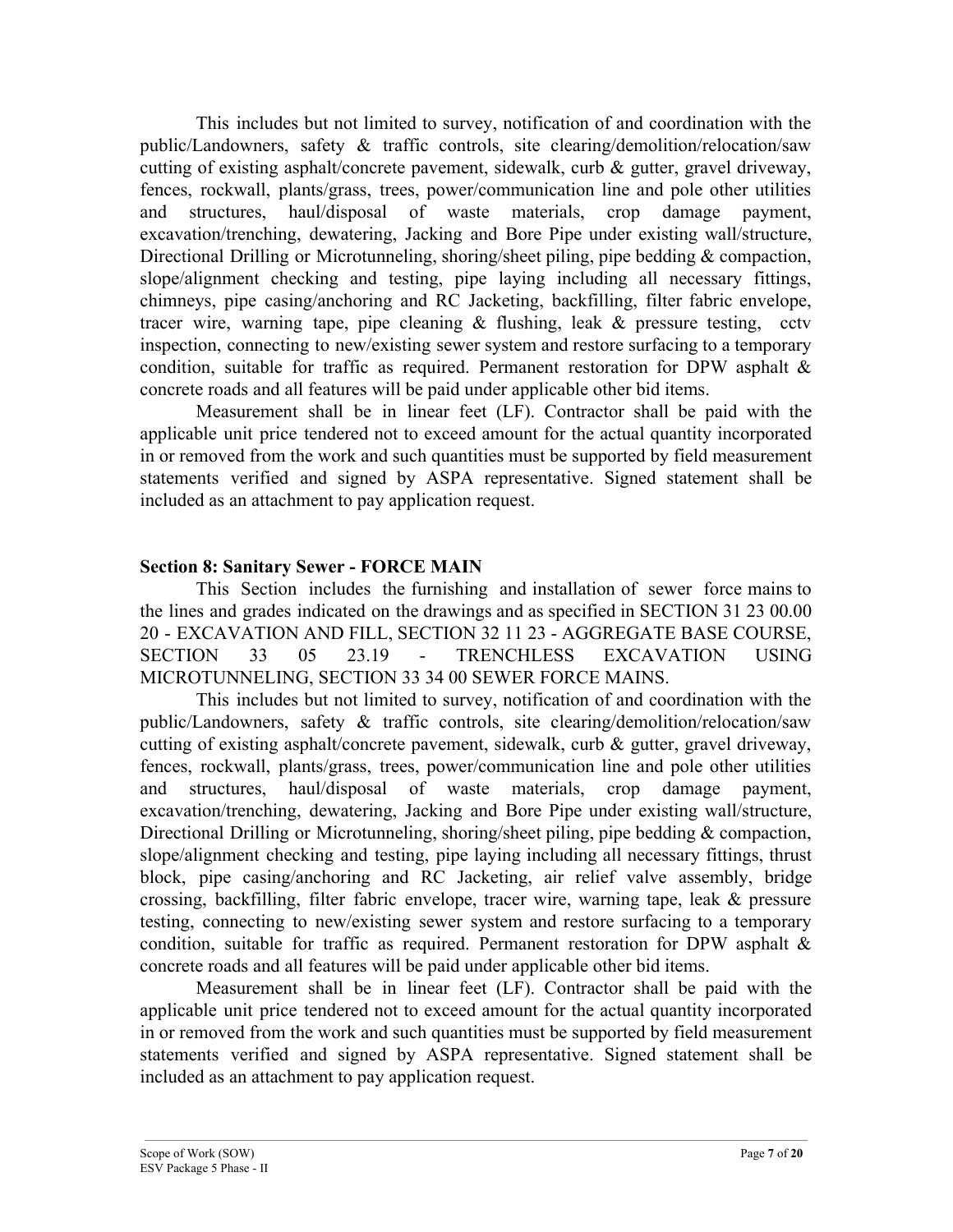#### **Section 9: Sanitary Sewer - MANHOLES**

This Section includes the furnishing and installation of sewer manholes to the lines and grades indicated on the drawings and as specified in SECTION 03.05.15 - PORTLAND CEMENT CONCRETE, SECTION 03 40 00 - PRECAST CONCRETE,SECTION 33 30 00 - SANITARY SEWERS.

This section shall include the excavation and construction of a new standard manhole or drop manhole as shown in the plans and specifications, frame and cover, inflow protector, dewatering, the connection to pipe, the connection to new/existing sewer system, drop connection, concrete encasement, bedding, including imported backfill, aggregate base material, compaction, lining of the interior wall, hydrostatic testing, and all incidentals, in place complete, traffic control, temporary and permanent resurfacing, including asphalt or concrete pavement reconstruction to restore the existing improvements. It shall also include temporary shoring, sheeting, and bracing (which may include sheet piling), site clearing, crop damage payment as necessary for the execution and completion of the work specified in the plans and specifications.

Measurement for payment shall be made as Each (EA) regardless of depth. Contractor shall be paid with the applicable unit price tendered not to exceed amount for the actual quantity incorporated in or removed from the work and such quantities must be supported by field measurement statements verified and signed by ASPA representative. Signed statement shall be included as an attachment to pay application request.

#### **Section 10: Package Sewage Lift Stations**

This section includes furnishing and installation of complete electric powered sewage pump stations complete with all elements required for a fully functional lift station with Variable Frequency Drive as indicated on the drawings and as specified in SECTION 33 32 13.13 - PACKAGED SEWAGE LIFT STATIONS, WET WELL TYPE.

Contractor is responsible for survey, notification of and coordination with the public/Landowners, safety & traffic controls, site clearing & restoration, furnishing, installation, testing, and commissioning all pump station components enumerated but not limited to;

- A. Lift Station #4: Excavation, dewatering, steel sheet piles, backfilling, compaction, prefabricated concrete well, 8' Ø, 26.71' overall depth, duplex pump, 2-20 hp submersible pumps, 230 volts, 3 phase, NEMA 6P, stainless steel enclosures, stainless steel disconnect, steel sheet piles, pre- fab concrete valve, flow meter, Pig launch vault, electromagnetic flow meter and all incidentals including finishes, in place complete. Unit shall be similar to as manufactured by Romtec Utilities or approved equal. Include start up, O&M manuals, and full training.
- B. Lift Station #5: Excavation, dewatering, steel sheet piles, backfilling, compaction, prefabricated concrete well, 8' Ø, 20.00' overall depth, duplex pump, 2-5 hp submersible pumps, 230 volts, 3 phase, NEMA 6P, stainless steel enclosures, stainless steel disconnect, steel sheet piles, pre- fab concrete valve, flow meter, Pig launch vault, electromagnetic flow meter and all incidentals including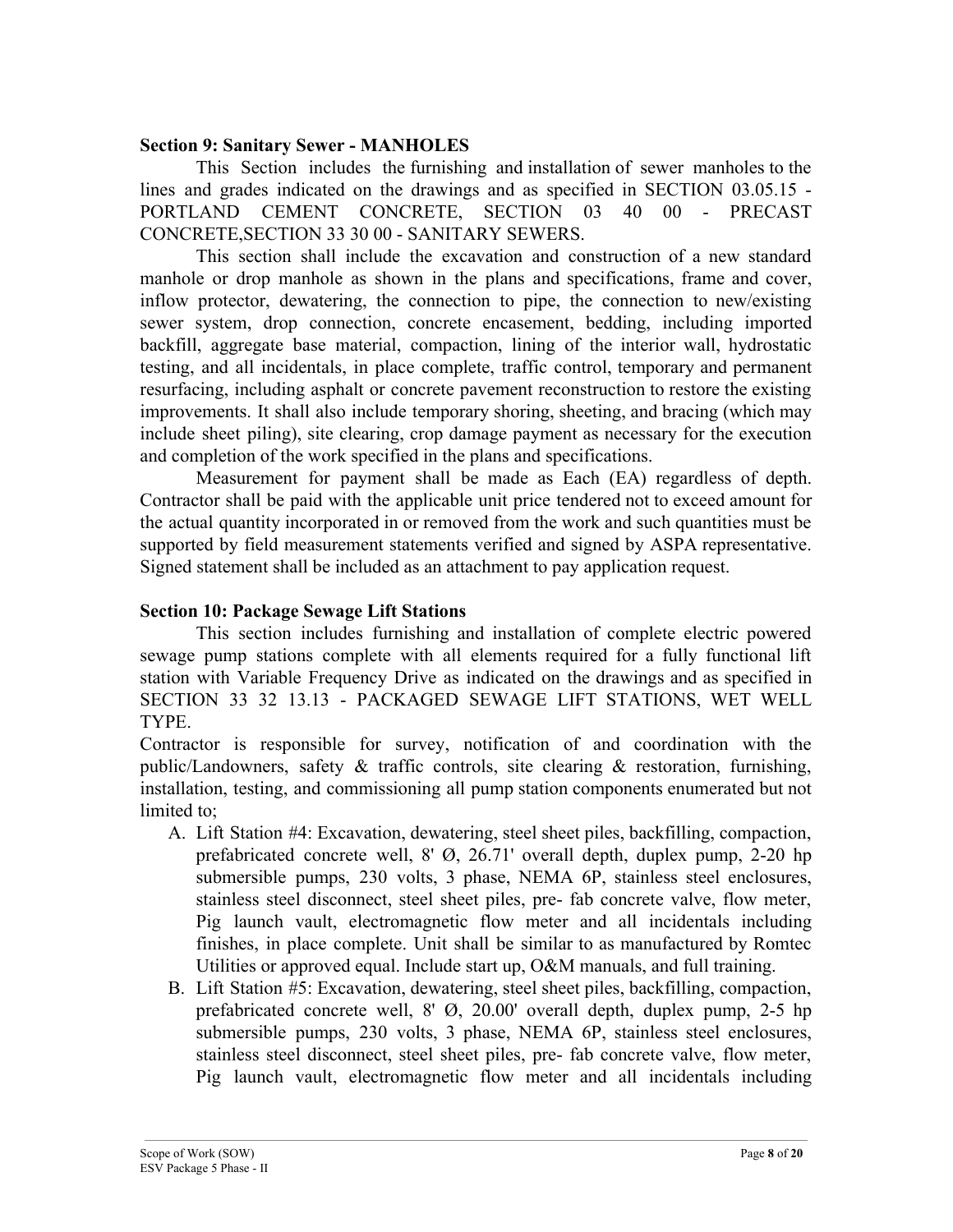finishes, in place complete. Unit shall be similar to as manufactured by Romtec Utilities or approved equal. Include start up, O&M manuals, and full training.

- C. Lift Station #6: Complete system startup, testing and training.
- D. Mechanical & Piping Works: Each Lift Station shall be provided with piping all mechanical works as as specified in the plans & specification which include but not limited to Pump base installation, guide rail installation, SS304 discharge pipe installation, SS TRASH BASKET, valve vault piping, flow meter piping, pig launch piping, pump installation, Electric SS316 davit crane installation and Testing.
- E. SPARE PARTS. In addition to the equipment required as shown in the Drawings and as specified in the Contract Documents, furnish ASPA with spare parts for each lift station station as listed below:
	- 1. 2 ea FLYGT Basic Repair Kits
	- 2. 2 ea Tilting bal mercury switches
	- 3. 2 ea Sets of wear rings
	- 4. 8 ea Sets of zinc anodes
	- 5. 2 ea Fluid Leakage Sensor (FLS) Switch
	- 6. 2 ea Flygt MiniCAS
	- 7. 2 ea Impeller
	- 8. 2 ea Impeller Sleevenut
	- 9. 2 ea Stator
	- 10. 4 ea Seal Sleeve (grommet)
	- 11. 1 ea Danfoss VFD
	- 12. 1 ea FLYGT Mix Flush Valve Model 4901
- F. CONTROL BUILDING: Each Lift Station shall be provided with a shed which include works such as but not limited to, Foundation works, Electrical Rough-in, Formworks, Concrete works & testing, Masonry works, Rebar works, Finishing & painting works, Bollards, Site grading & improvement (refer to Electrical Panel Shed Details & Site Plan).
- G. ELECTRICAL WORKS: Each Lift Station shall be provided with complete and functional electrical works as specified in the plans & specification which includes but not limited to, Installation of Meter Socket, Ct Can, Main Control panel, manual transfer Switch, Circuit Breaker in NEMA 4X SS box, VFDs, Flow meters, Floodlights, Transformer Pad, Wirings, Sitework for Primary and Secondary Power, PVC ducting including marking & road cut, trenching, dewatering, concrete encasement, backfilling and compaction, marker tape and bedding, in place complete. It shall be the contractor's responsibility to pay and secure Service Order to ASPA Customer Service for Inspection and installation of Primary line cables/wiring, supply & installation of pad mounted transformer, DPW Inspection, installation of Meter and connecting to the main grid by T&D-ASPA.
- H. Water Utility & Wash basin: Each Lift Station shall be provided with complete and functional water supply and wash basin. ASPA standard design for wastewater lift station will be provided to contractor. It shall be the contractor's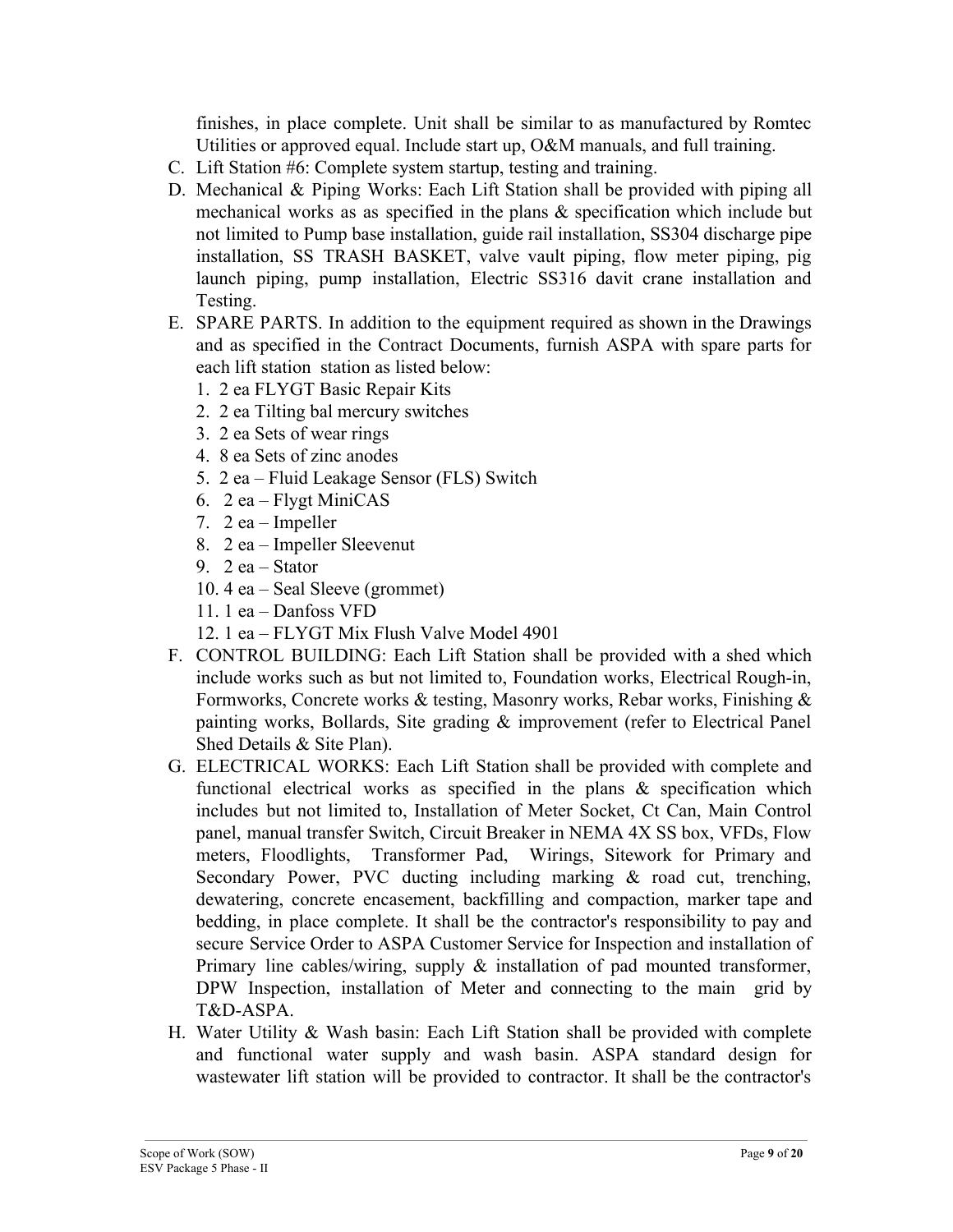responsibility to pay and secure Service Order to ASPA Customer Service for Inspection and installation of new water meter and connecting to water main.

Measurement for payment shall be made as a lump sum (LS). Payment will be made as the work proceeds, after presentation of paid invoices or documentation of direct costs and other supporting evidence of the charges of suppliers, subcontractors, and others. When the total of such payments is less than the lump sum contract price, the balance remaining will be included in the final contract payment.

#### **Section 11: Chain Link fence and Gate**

This section includes furnishing and installation of complete fencing as indicated on the drawings and as specified in SECTION 32 31 13 - CHAIN LINK FENCES AND GATES. Contractor is responsible for site clearing  $\&$  restoration, furnishing  $\&$ installation of fence and gate assembly, hardware and accessories, concrete footing and tie beam and all other features necessary to complete the requirement of this section.

Measurement shall be in linear feet (LF). Contractor shall be paid with the applicable unit price tendered not to exceed amount for the actual quantity incorporated in or removed from the work and such quantities must be supported by field measurement statements verified and signed by ASPA representative. Signed statement shall be included as an attachment to pay application request.

#### **Section 12: House Lateral Connections**

This section shall cover the complete costs of providing all labor, equipment and materials required to complete the work specified in the contract documents and shall include, but not be limited to the following: information dissemination to stakeholders, excavation, dewatering, install 2-way cleanout and T-fittings(provision for owners VTR), haul/disposal of waste materials, installation, laying and joining of pipe and fittings, bedding, placement and compaction of bedding and backfill materials, connection to existing and new structure/houses or appurtenances including all outlet waste pipe (sink, drain, etc), abandonment of existing piping including terminating and plugging or removal of existing piping, protection of existing utilities, cleaning, testing, cctv inspection, and any other items necessary to accomplish the work.

This also includes decommissioning/removal of existing cesspool/septic tanks, including siphoning of solid and liquid contents of the tanks, excavation, backfilling, compacting, and disposal, in place complete. Deliver ASPA installed Septic Tanks to ASPA Tafuna compound thoroughly cleaned and suitable for storage and reuse as mark out in the construction drawings or as instructed by the APE. The contractor shall provide restoration in all areas which are impacted by construction activities. Restoration work shall meet or exceed the original condition to the satisfaction of the property owner involved at the Contractor's own expense

Measurement shall be per each (EA). Each building shall be counted as one regardless of number of outlet pipes and/or account number. All cost for the provision of properly cap pipe & fittings as required on-site for future use or as per instructed by APE shall be considered incidental to the construction and shall be included with the costs of section 6 of this SOW and not to be counted as a house connection. Contractor shall be paid with the applicable unit price tendered not to exceed amount for the actual quantity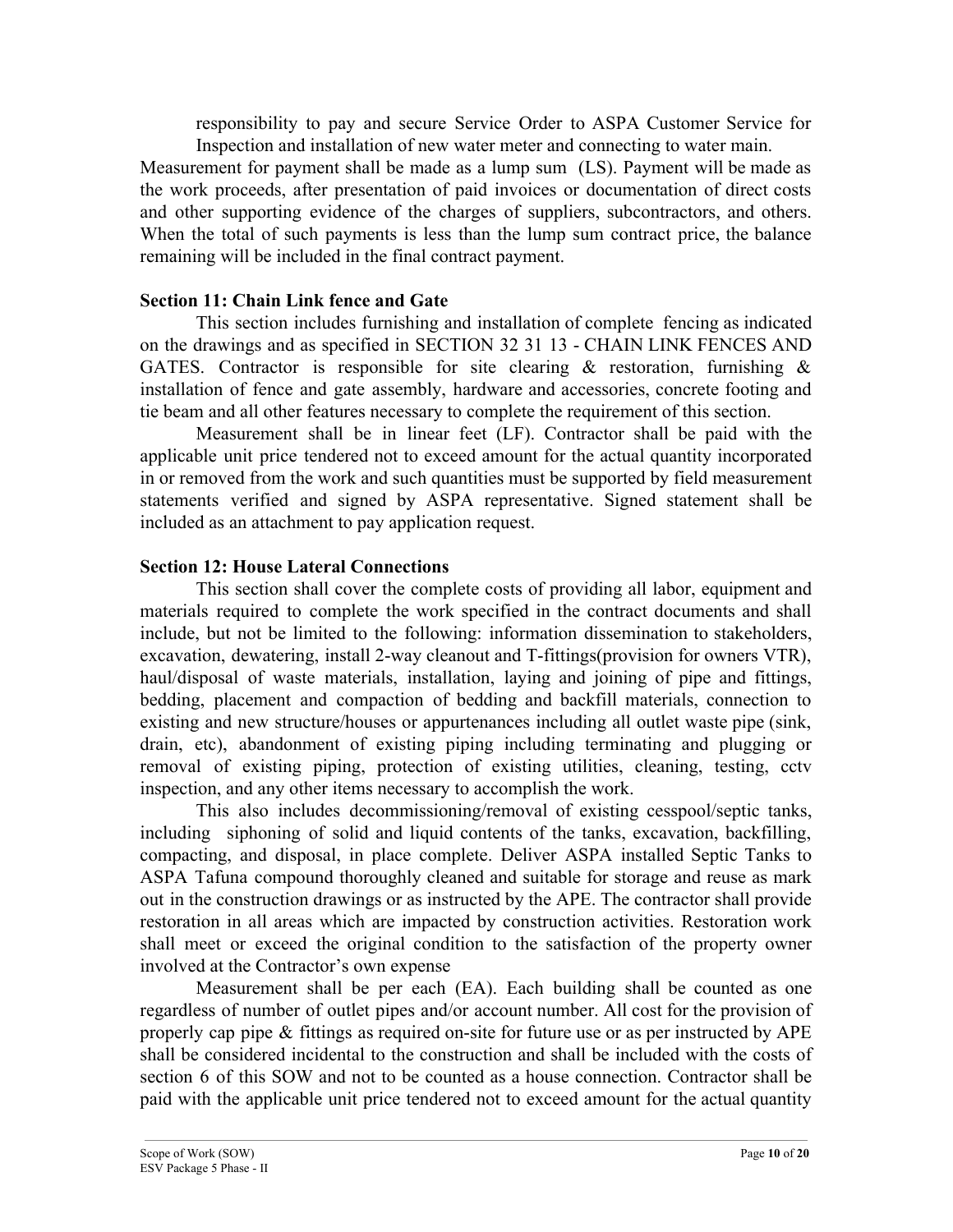incorporated in or removed from the work and such quantities must be supported by field measurement statements verified and signed by ASPA representative. Signed statement shall be included as an attachment to pay application request.

#### **Section 13: Restoration**

This section shall cover the complete costs of providing all labor, equipment and materials required to complete the work specified in the contract documents. The Contractor shall take necessary precautions to prevent damage to existing structures whether on the surface, aboveground, or underground. An attempt has been made to show major structures on the Drawings. The completeness and accuracy of the information shown cannot be guaranteed, and it is presented simply as a guide to avoid known possible difficulties.

- A. Roadside Restoration: The contractor shall provide restoration in all areas outside the roadway which are impacted by construction activities. Restoration work shall meet or exceed the original condition to the satisfaction of the property owner involved at the Contractor's own expense. Roadside Work Plan shall be submitted to the Engineer for review prior to the start of construction. The plan shall include photographs of areas to be disturbed in their original state and an itemized list of materials to be provided including the location of installation. Property owners adjacent to areas of roadside restoration shall be notified of the type and timing of work no less than ten working days prior to any disturbance. No measurement is to be made for roadside restoration. All cost for roadside restoration shall be considered incidental to the construction and shall be included in the costs of other items of the work involved in the project.
- B. Asphalt and Concrete Pavement Restoration: The contractor shall provide restoration in all roadways which are impacted by construction activities. Restoration for AC Pavement shall be full lane, trench width repair is not allowed. Contractor shall maximize the use of one full lane if sewer pipe alignment is design in both lanes of the road. Restoration work shall meet or exceed the original condition to the satisfaction of the Department of Public Works. This includes but not limited to furnishing and placing of aggregate base course, prime and asphaltic tack coats, concrete, markings and all other features for roads, sidewalks, curbs and gutters and all necessary testing. Measurement shall be at the unit price bid per square yard (SY) in place. Contractor shall be paid with the applicable unit price tendered not to exceed amount for the actual quantity incorporated in or removed from the work and such quantities must be supported by field measurement statements verified and signed by ASPA representative. Signed statement shall be included as an attachment to pay application request.

#### **Section 14: Shore line Protection**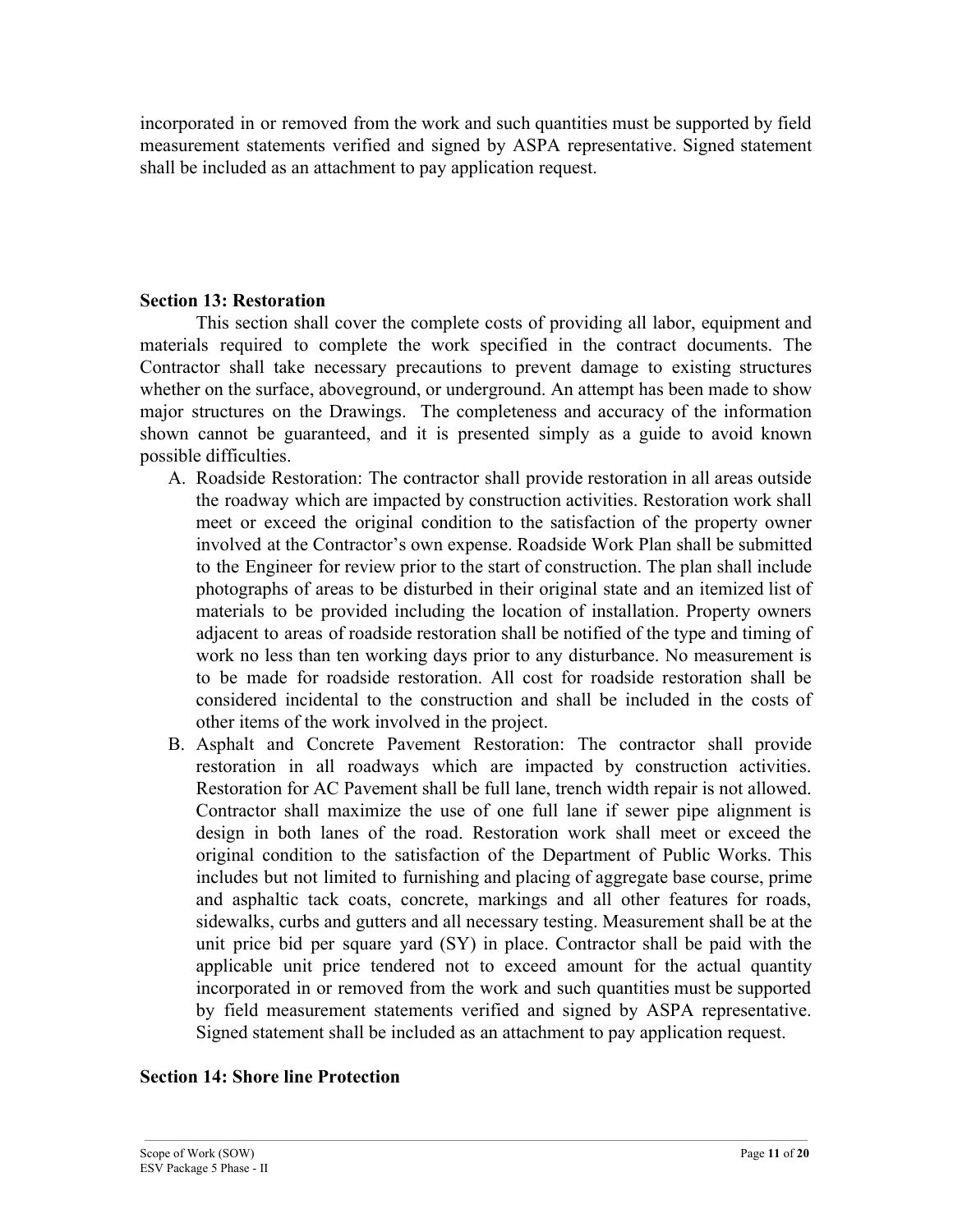This section shall cover the complete costs of providing all labor, equipment and materials required to complete the work and shall include but not be limited to, clearing, demolition, installation of CRM Tie backs/transition, installation of new Tribar revetment, embankment, retaining wall, installation of catch basins and drain pipe outlets or as required by DPW. Standard DPW design is included in the project drawings and it shall be the contractor's responsibility to coordinate with DPW for all necessary design details or specifications, allowable site specific location/boundary, survey and proposed location of tie-in point (for future expansion) and all other requirements. Top elevation of the retaining wall shall properly protects the lift station from wave surge equal to 6 feet high from finished grade all through the length of the seawall

Measurement shall be in linear feet (LF). Contractor shall be paid with the applicable unit price tendered not to exceed amount for the actual quantity incorporated in or removed from the work and such quantities must be supported by field measurement statements verified and signed by ASPA representative. Signed statement shall be included as an attachment to pay application request.

#### **Section 15: Permits**

Contractor shall be responsible for obtaining all necessary permits and other governmental approvals necessary for the development of the Project and shall obtain the same at the times necessary to meet the Project schedule.

#### **Section 16: Archaeological Monitoring**

The Contractor shall immediately notify the APE if any artifacts, skeletal remains or other archaeological resources are unearthed during excavation or otherwise discovered on the site of the work. If directed by the APE, the Contractor shall immediately suspend any construction activity as needed. The suspension of Work shall remain in effect until permission to proceed has been obtained by the APE from the ASPA Archaeologist, ASPHO or private landowner, as applicable. If further site investigation, testing and/or approval is needed, requirement under "Testing" of this SOW shall apply.

#### **Section 17: ASPA Inspection & Monitoring**

The APE or its representative inspection and tests are for the sole benefit of ASPA and do not: Constitute or imply acceptance; Relieve Contractor of responsibility for providing adequate quality control measures; Relieve Contractor of responsibility for risk of loss or damage to the Work, materials, or equipment; Relieve Contractor of its responsibility to comply with the requirements of the Contract; or, Impair ASPA's right to reject defective or nonconforming items, or to avail itself of any other remedy to which it may be entitled.

#### **Section 18: Request For Information ("RFI")**

If the Contractor determines that some portion of the drawings, specifications or other Contract Documents require clarification or interpretation because of an apparent error, inconsistency, omission, or lack of clarity in the Contract, the Contractor shall promptly submit a Request For Information ("RFI") and, unless otherwise directed, shall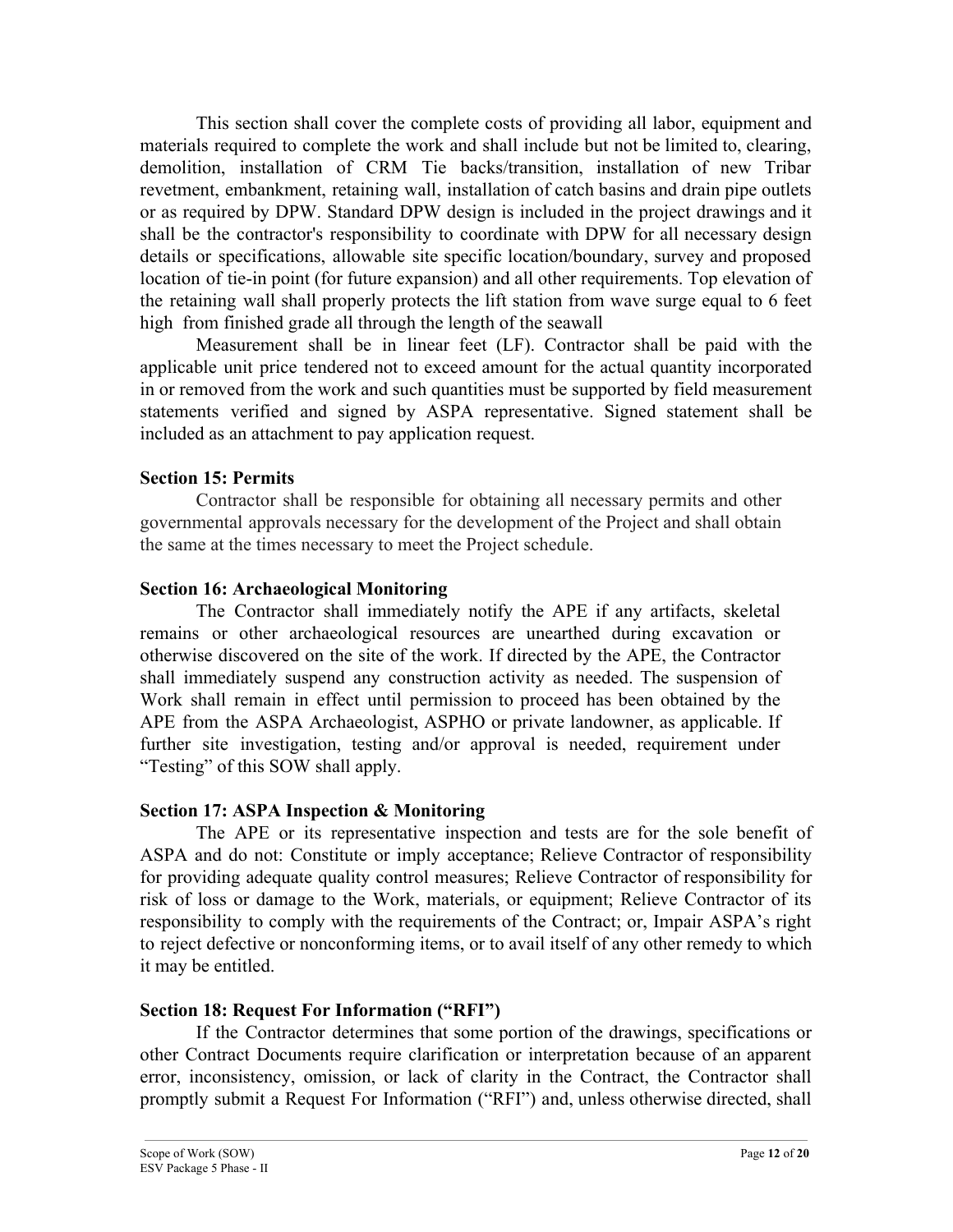not proceed with the affected Work until ASPA has responded to the RFI. The Contractor shall plan its work in an efficient manner so as to allow for timely responses to RFIs.

RFIs shall only be submitted by the Contractor on an RFI Form acceptable to ASPA. The Contractor shall clearly and concisely set forth the issue for which clarification or interpretation is sought and why a response from ASPA is needed. In the RFI, the Contractor shall set forth its own interpretation or understanding of the requirements along with reasons why it reached such an understanding and must include proposed solution. RFI's submitted without proposed solutions will be returned without review.

#### **Section 19: Submittals & Review**

The ASPA Project Engineer(APE) approval or acceptance of submittals is not to be construed as a complete check and do not relieve the contractor from compliance with the requirements of the contract documents. Approval or acceptance will not relieve the Contractor of the responsibility for any errors which may exist and shall be corrected at no cost to ASPA.

The Contractor is responsible for: confirming and correlating all quantities and dimensions; furnishing equipment materials as specified; selecting fabrication processes and techniques of construction; coordinating his work with that of all other trades; and performing his work is a safe and satisfactory manner.

Include Contractor's stamp and signature indicating that the submittal has been reviewed and conforms to Contract Documents. Submittals without Contractor's stamp will be returned without review.

#### **Section 20: As-built requirements**

Work required under this section consists of surveying and preparing as-built drawings in AutoCAD to be approved by ASPA. Prior to completion of the final inspection, the Contractor shall provide to ASPA an electronic file and certified copies of as-built surveys with all required revisions included as the final as-built survey. All changes requested by ASPA must be made to the electronic file, as well as the printed, signed and sealed copies. Neglecting to provide the required information will delay the final inspection. All measurements are to be made by the Surveyor or Engineer who will be certifying the project as constructed. The Contractor is responsible for coordinating with the Surveyor or Engineer during construction and shall provide access to all utilities prior to being buried; allowing accurate horizontal and vertical measurements to be acquired by the Surveyor or Engineer. In the event of any discrepancies identified by ASPA and at no cost to ASPA, the Contractor shall verify the location and measurements of any buried utilities. Any and all utility information must be collected, regardless of "typical" alignments (including existing obstructing, conflicting, or crossing utility infrastructure). Refer to the information provided in the contract documents (construction plans, specifications, etc.). The Surveyor or Engineer must provide ASPA with a certificate of its professional liability coverage.

All electronic as-built utility information in the as-built survey must reference the State Plane Coordinate System 1962, D\_1983\_HARN\_UTM\_Zone\_2SNAD (horizontal) and NAVD88 or ASVD02 (vertical); the units must be in feet, and be properly projected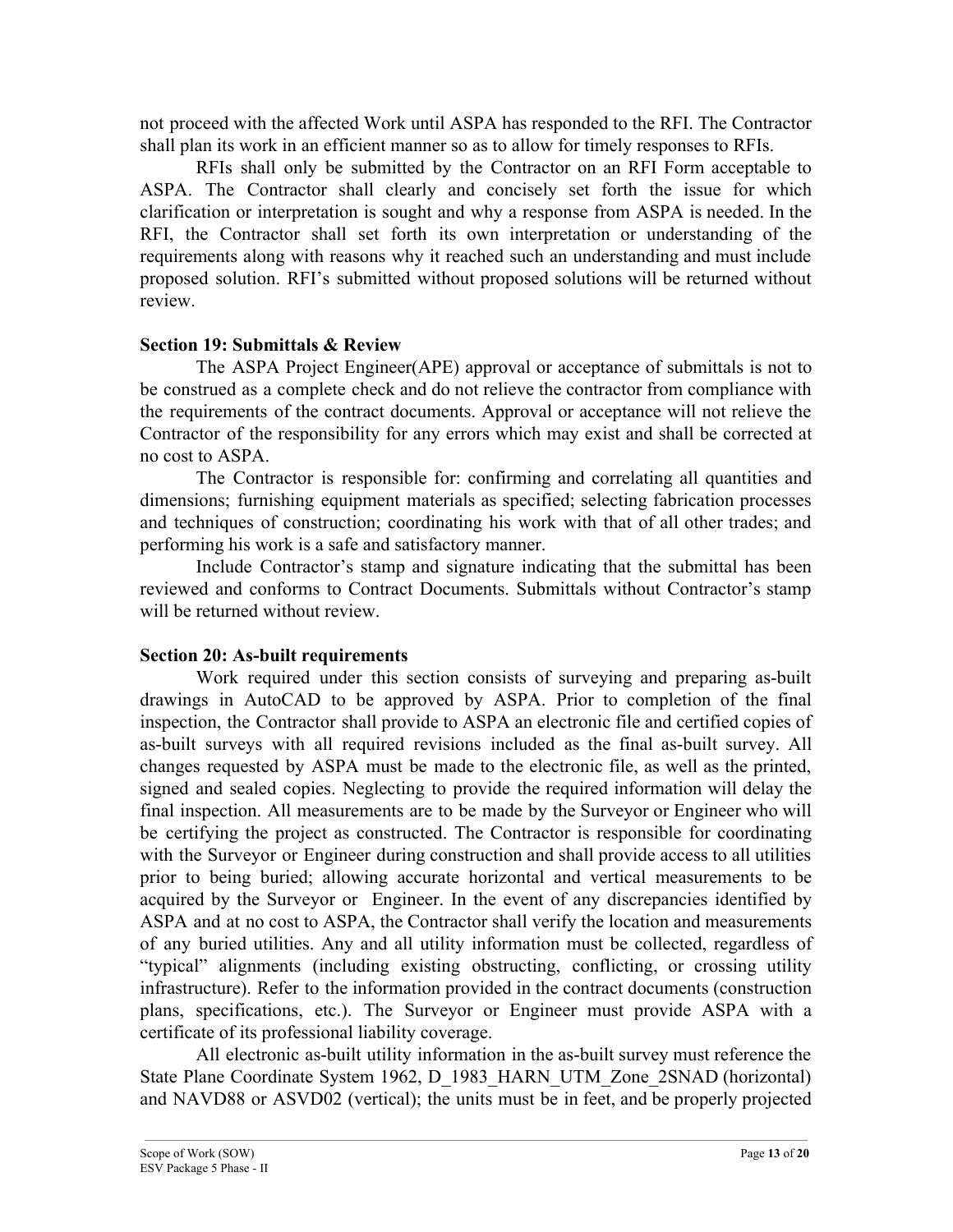into its correct spatial location prior to submitting to ASPA. ASPA will not re-project or manipulate as-built surveys in an attempt to correct improperly spatially referenced as-built surveys. It's the certifying Surveyor or Engineer's responsibility to ensure all submitted information adheres to the specifications. All new and existing utilities (water, sewer, reclaimed, electrical, communications, etc…) and drainage located within project site impacted by construction shall be located relative to property lines and/or right-of-way lines, using the specifications identified in this document. Blocks inserted into a drawing shall be on the correct layer, identifying those features. All text (DTEXT and MTEXT) must be masked; cut/broken lines behind text will not be accepted. Detail(s) also must be masked. The dimensions will be created with masked text using a standard dimension style(s). Exploded dimensions will not be accepted. Text identifying information about features shall be properly aligned.

Features shall be placed on their appropriate layers and assigned colors by layer for consistency. Features shown in the AutoCAD files shall be in model space and be contained in the AutoCAD files as opposed to being linked through externally referenced files (binded layers MUST reflect the correct layers). Layer naming conventions shall follow the NCS (National CAD Standards) guidelines. For more information on NCS, visit their website at [nationalcadstandard.org.](http://www.nationalcadstandard.org/) Each feature (e.g., Bent, joint, valves, mains, etc.) shall have IDs assigned by the Surveyor or Engineer completing the as-builts, which reference a worksheet table. The worksheet table will contain an inventory of items installed. The entire table must be complete and refer to a corresponding feature on the as-builts. Asset table / Attribute table worksheet shall be collected and turned in as an electronic Microsoft Excel file on CD/DVD, or sent by email. The Surveyor or Engineer completing the as-builts, shall include all information needed in the attribute table for ASPA's approval (eg: Id, Description, X, Y, Z, size, location, type of materials, etc…)

In addition, the contractor shall provide the as-builts as required below and must comply with the attached checklist and instructions in attachment #2.

- 1. GIS File Format (At the minimum contractor shall provide data for use with ArcGIS/GIS software)
	- a. Completion of aerial surveys to prepare a GIS package for the entire project extents (Package 5 – Phase 2). Project extents are as shown in the construction drawings.
	- b. All data to be augmented by survey grade GPS, giving spot heights with a positional and height accuracy in the order of 30mm/0.1', where possible.
	- c. Aerial photos of the site. Individual JPEGs.
	- d. Orthophoto TIFF. Ortho-rectified to be 2D measurable in plan and in the form of geo- referenced TIFFs (Highest quality, large files > 1GB).
	- e. Raster DSM (Digital Surface Model). Geo-referenced TIFF format, containing all surveyed height data, including roof tops, vegetation etc.
	- f. Provide shapefile for all new and existing features installed and discover under this project. Shapefile must conform to ESRI Shapefile Technical Description. Contractor shall propose attribute tables and database for ASPA approval.
- 2. Google Earth File Format (At the minimum contractor shall provide data for use with Google Earth Pro)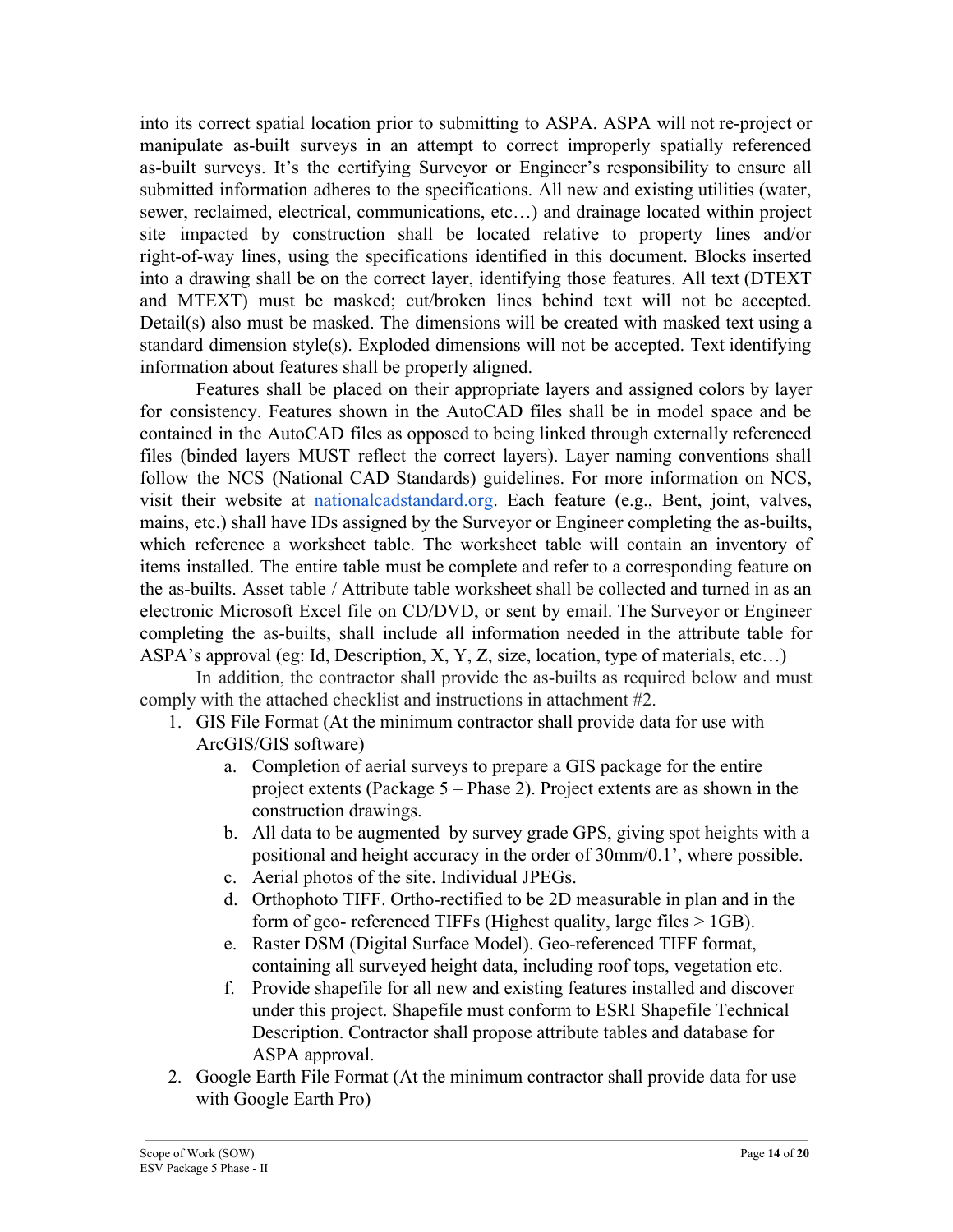- a. As an alternative to GIS software contractor shall submit the asbuilts in google earth ready file containing attribute data overlaid onto the high resolution orthophoto.
- b. Google Earth tiles. Ortho-rectified photos to be 2D measurable in plan and in the form of geo-referenced Google Earth KMZ tile formats.
- c. ASPA shall approved needed data to be included in the attributes table.
- 3. CAD File Format (At the minimum contractor shall provide data for use with Autocad civil 3d),
	- a. Orthophoto JPEG/DWG. Ortho-rectified to be 2D measurable in plan and compressed to the form of geo-referenced best quality JPEGs.
	- b. As Built drawing overlaid onto the high resolution orthophoto DWG file.
	- c. TIN surface -accurate 3d CAD file complete with a DTM (Digital Terrain Model) surface and other details that include contours, spot heights and basic breaklines in DWG/ DXF.
	- d. Complete Topographic Survey.

No measurement is to be made for the preparation of asbuilts required in this section. All cost shall be considered incidental to the construction and shall be included in the costs of other items of the work involved in the project.

#### **Section 21: Order of Precedence**

In general, treat anything mentioned in this Scope of Work but not shown on the Specifications or shown on the Specifications as if shown or mentioned in both. In the case of discrepancies between the Scope of Work and Specifications, the Scope of Works takes precedence.

#### **Section 22: Safety Control**

The Contractor shall have sole responsibility for the safety, efficiency, and adequacy of the Contractor's plant, appliances, and methods, and for any damage or injury resulting from their failure, or improper maintenance, use, or operation. The Contractor shall be solely and completely responsible for the conditions of the project site, including safety for all persons and property in the performance of the work. This requirement shall apply continuously, and not be limited to normal working hours. The required or implied duty of the APE to conduct construction review of the Contractor's performance does not, and shall not, be intended to include review and adequacy of the Contractor's safety measures in, on, or near the project site.

If personnel are required to enter confined spaces, any and all applicable OSHA requirements as well as those detailed by the manufacturer's material safety sheets will be complied with fully. It shall be the sole responsibility of contractor for all safety and environment related incident at no cost to ASPA.

## **Section 23: Traffic Control**

Contractor will provide, erect and maintain necessary and adequate devices for the protection of the work, the workmen and the travelling public whenever deemed necessary. Temporary traffic control devices such as traffic cones to channelize traffic, portable barricades for warning, shall be used to guide traffic through construction areas.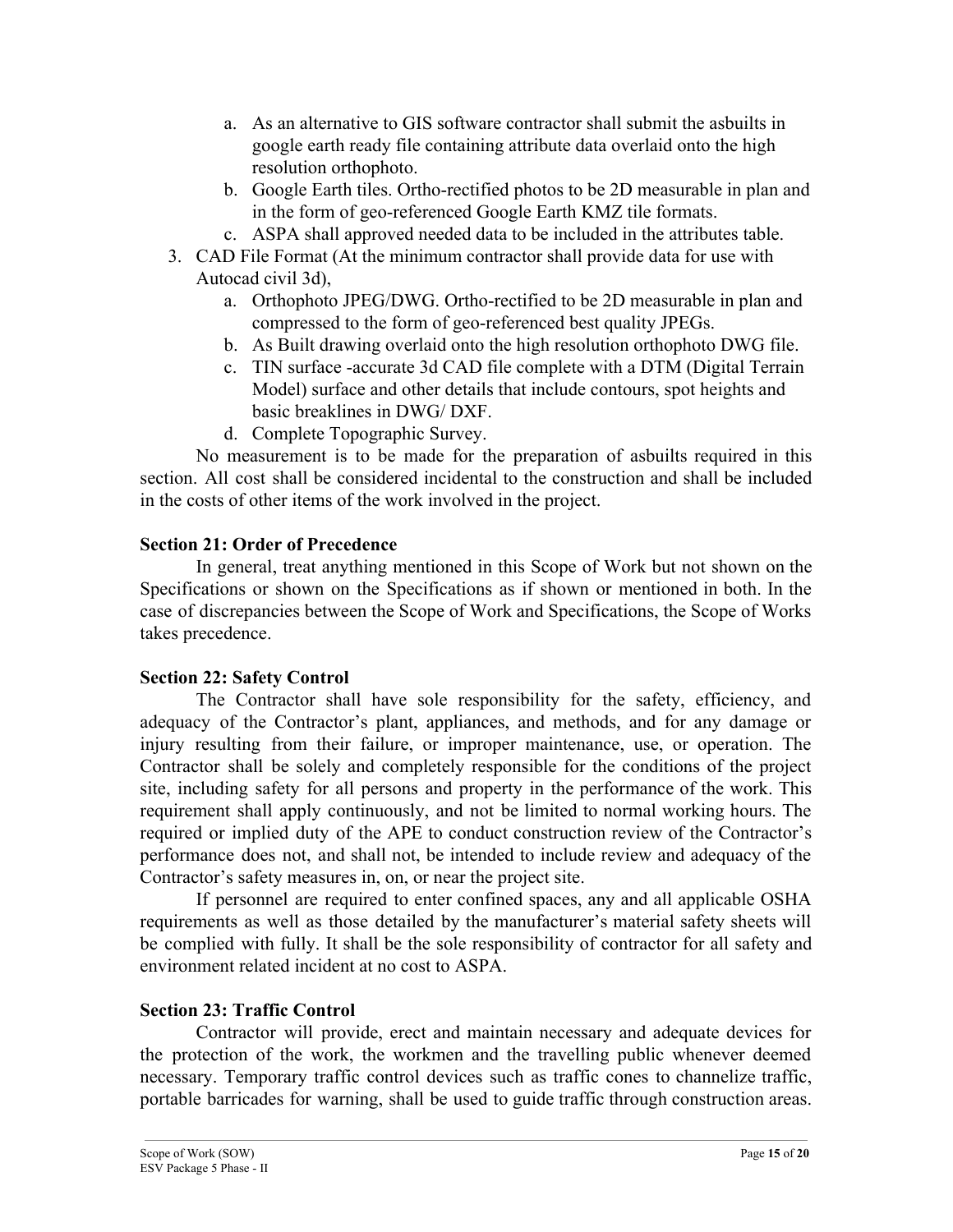Advance warning devices shall be used to alert the motorist of an obstruction in the roadway.

#### **Section 24: Materials**

- A. All supplies shall be stored and maintained by the Contractor in accordance with the manufacturer's specifications in a secured area and away from the general public access. Supplies should not be subject to adverse weather conditions prior to use.
- B. All materials used during the execution of this Project shall meet or exceed industry standards.
- C. All buried or exposed DI pipes, rods, cables, valves, Stainless Steel fastener/band and all other steel fittings shall be coated with Denso Tape or approved equal.
- D. Excess material purchased solely for this project shall be transferred to ASPA at no additional cost to include but not limited to;
	- a. Sanitary Pipes i. 4"Ø PVC ii. 4"Ø HDPE iii. 6"Ø PVC iv. 6"Ø HDPE v. 6"Ø DI vi. 8"Ø PVC vii. 8"Ø HDPE viii. 10"Ø PVC ix. 12"Ø PVC b. Elbows/Bends i. 4"Ø x ⅛ PVC ii. 6"Ø x ⅛ PVC iii. 6"Ø x 1/16 PVC iv. 4"Ø HDPE 45º v. 6"Ø HDPE 45º c. Clean Out PVC i. 4"Ø ii. 6"Ø d. Wyes i. 4"Ø x 4"Ø PVC ii. 6"Ø x 4"Ø PVC iii. 6"Ø x 6"Ø PVC iv. 8"Ø x 4"Ø PVC v. 8"Ø x 6"Ø PVC vi. 10"Ø x 6"Ø PVC vii. 8"Ø x 6"Ø HDPE e. PVC Double Wyes i. 6"Ø x 6"Ø x 4"Ø x 4"Ø ii. 6"Ø x 6"Ø x 6"Ø x 6"Ø f. Reducer PVC i. 6"Ø x 4"Ø g. PVC Cap i. 4"Ø ii. 6"Ø iii. 8"Ø h. Adapter w/ Plug i. 4"Ø ii. 6"Ø i. Couplers i. 4"Ø HDPE electro-fusion
		- ii. 6"Ø HDPE electro-fusion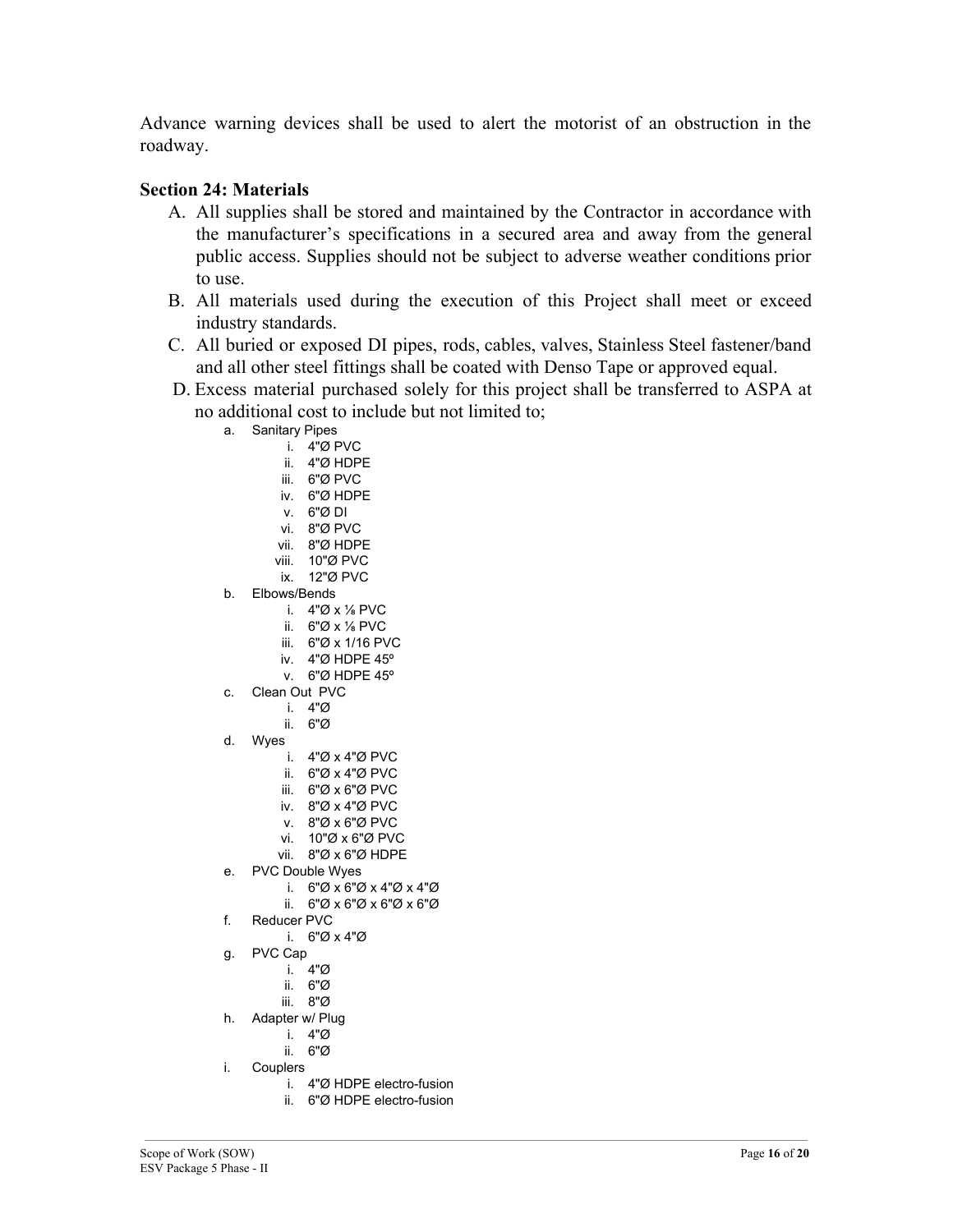- iii. 4"Ø Flexible w/ SS Clamps
- iv. 4"Ø Flexible w/ SS Clamps
- j. Manhole Connector
	- i. 4"Ø pipe size
	- ii. 6"Ø pipe size iii. 8"Ø pipe size
	- iv. 12"Ø pipe size

#### **Section 25: Equipment**

- A. The Contractor is responsible for supplying and storing any and all equipment needed for proper installation as per manufacturer's instructions.
- B. The Contractor shall be responsible for ensuring that all the equipment utilized during this Project meet regulatory and safety standards.
- C. Below equipment purchased solely for this project shall be transferred to ASPA at no additional cost and it shall be in good operational condition. Contractor shall provide training as needed.
	- a. Sewer Jetter Machine: 747-FR2000TV ECO  $\sim$  Trailer Mounted High Pressure Sewer Cleaner or approved equal.

#### **Section 26: Execution**

- A. Personnel are required to meet any and all applicable OSHA requirements as well as those detailed by applicable manufacturer's material safety sheets.
- B. It shall be the Contractor's responsibility to coordinate with ASPA treatment plant personnel for access and if any operation changes are required.
- C. The Contractor will ensure that there is no interruption to existing customers.
- D. The Contractor shall use proper trenching practices and environmental precautions during excavation work.
- E. The Contractor will adhere to all EPA regulations regarding sanitary sewer setbacks.
- F. The Contractor shall provide a hazardous spill prevention plan.
- G. The Contractor will adhere to the specifications provided.

#### **Section 27: Testing**

All testing shall be performed according to the specifications. Testing procedures are to be described in the Contractor's QA/QC Plan. The Contractor shall maintain all documentation related to testing and inspection and make such documentation available to the ASPA at its request. Contractor shall be responsible for inspection and quality assurance of all its Work.

If any governmental, regulatory, or permitting authority requires any portion of the Work to be inspected,investigated, tested, or approved, the Contractor shall make all arrangements for and cooperate with such inspections, tests, and approvals so as not to delay completion of the Contract Work. The Contractor shall bear all related costs of tests, inspections, investigations and approvals. Contractor shall promptly furnish, without additional charge, all facilities, labor, material and equipment reasonably needed for performing such safe and convenient inspections and tests as may be required.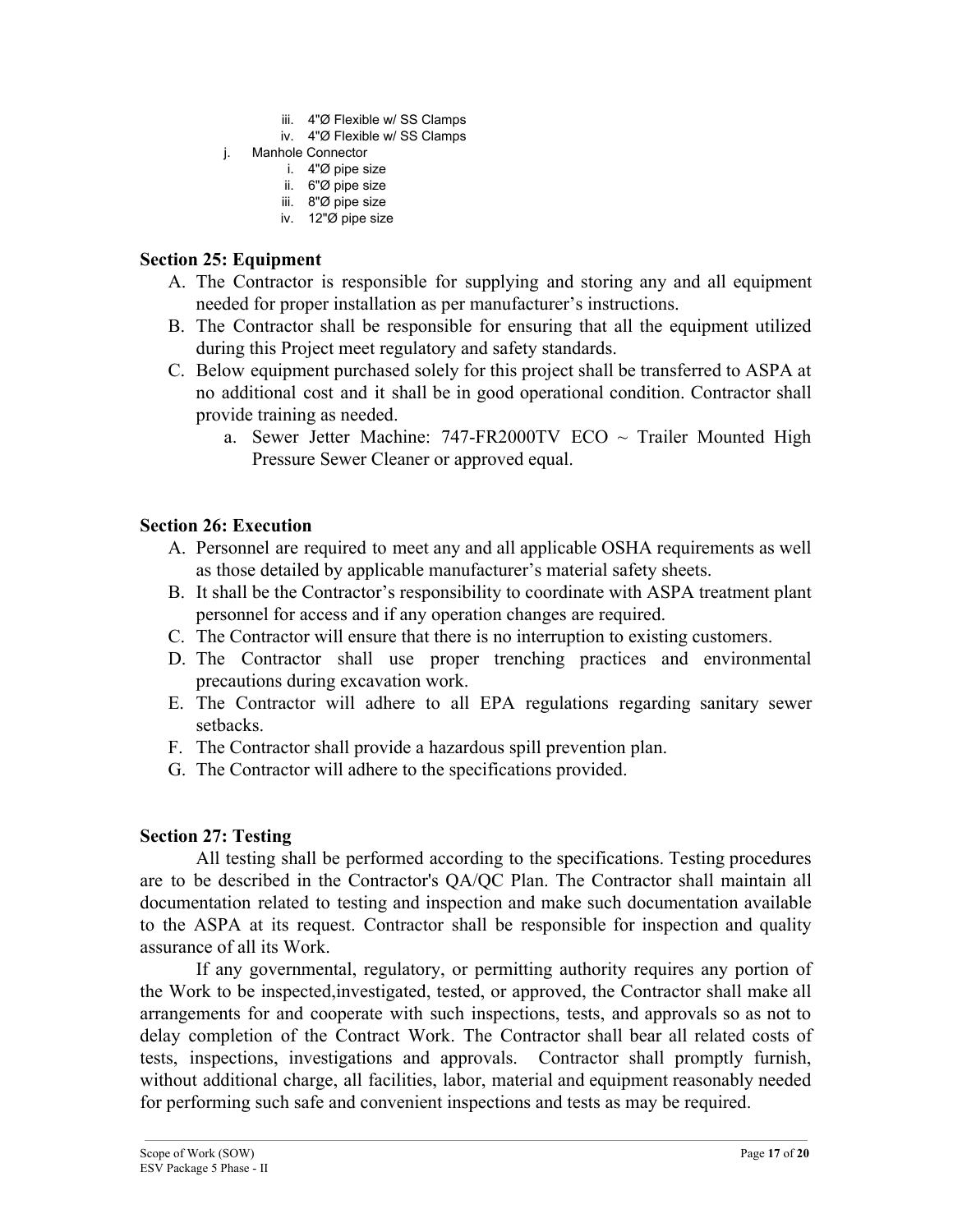Sanitary sewer testing shall include:

- 1. Leakage test using water or air test.
- 2. Deflection test/Pull through Test.
- 3. Vacuum test of manhole. Test manholes in accordance with ASTM C1244-93. Test method for concrete sewer manholes by the negative air pressure (vacuum) test. Vacuum test shall be completed by pulling a vacuum of 10" Hg (4.9 psi) and measuring the time it takes to drop to 9" Hg (4.4 psi). Test shall be completed on concrete surface and not on iron ring. The minimum acceptable time for an 8' or less deep manhole shall be 20 seconds. Five seconds shall be added to the minimum acceptable time for every two feet in depth beyond 8'.
- 4. Television inspection. Television inspection shall be performed in accordance with NASSCO standard. Contractor shall purchase jetter machine per ASPA's requirements.
- 5. Full moon or Lamp test.

#### **Section 28: Warranty**

- A. ASPA will be provided with Project warranty to be initiated upon project acceptance. Said warranty will include all labor and materials needed for services due to defects and failure in product or workmanship. Should ASPA detect any defects in product or workmanship, the Contractor shall correct the detected defects by re-performing the services immediately after receipt of notice from ASPA. Such corrections shall occur at no additional cost to ASPA.
- B. ASPA will be provided with documentation on all manufacturer warranties on materials purchased and turned over to ASPA during this Project.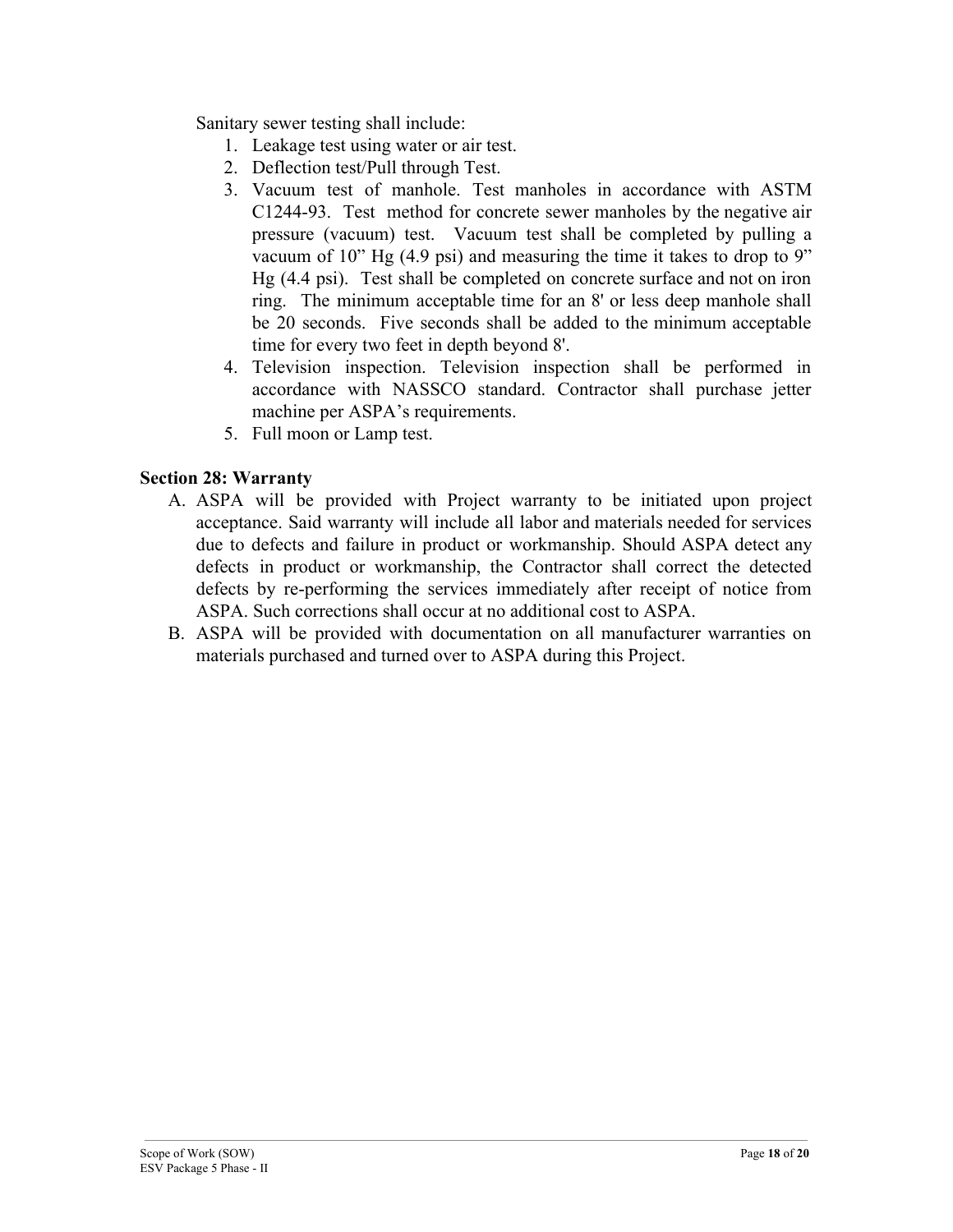#### **SOW ATTACHMENT-1**

#### **SWPPP Template**

**(Attached Separately - .doc file format )**